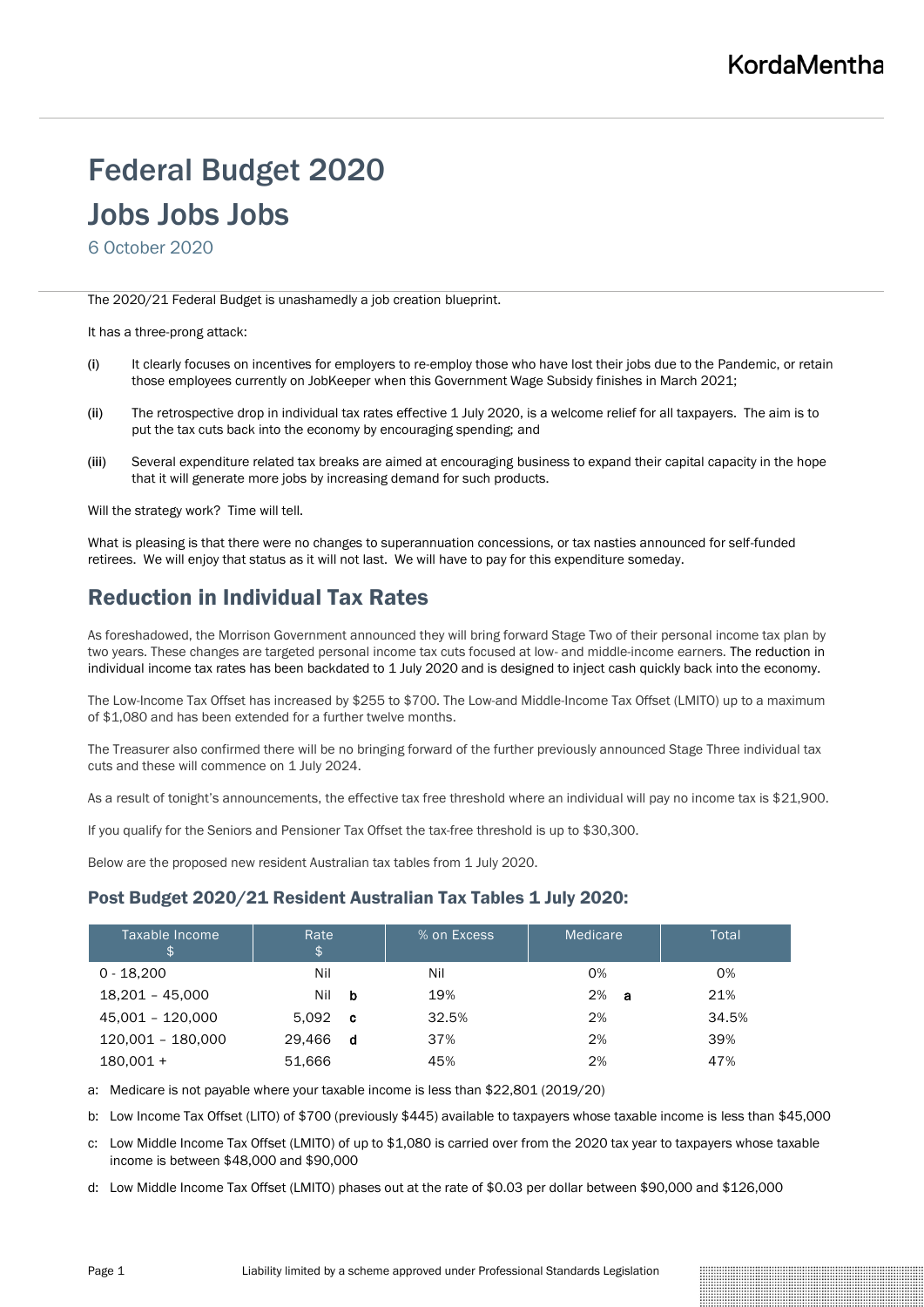#### Revisiting my Financial Structure for passive investments

Can I reduce my overall tax burden by having passive investments taxed outside the Superannuation System? For example, via a trust or individual names?

For those with passive investments in the Superannuation System above the \$1.6 million pension cap and in pension phase, consideration should be given to identifying where such investments should be held. You could consider accessing a portion of this accumulation balance and investing the proceeds outside of the superannuation environment. This could result in you gaining access to the reduced personal tax rates and therefore lowering your overall family tax rate.

#### Accessing retained earnings from Private Companies

For those with private companies, strategies that utilise those companies to hold passive investments need to be revisited. Overlaying the reduced personal tax rates announced tonight (refer above) may cause you to consider accelerating the accessing of these profits.

With the 2021 Company tax rate of 26% already in effect from 1 July 2020 for companies in receipt of income from carrying on active businesses, now is the time to consider how you optimise the accessing of the retained profits of your Company, especially if there are available Franking Credits.

For those small businesses utilising corporate structures, care needs to be taken due to the changes in corporate tax rates from 1 July 2020, to ensure that you are effectively managing your Company's Franking Account.

Below is an example of how tonight's announced personal tax changes could impact the payment of a fully franked from a Company:

#### Tax Rate Impact of receiving accessing Fully Franked Dividends from a Private Company:

If your taxable income was comprised of only fully franked dividends from a Private Company, the following is an example of the Budget impact of the reduction in personal tax rates on the cash dividend:

|                                       | 2019/20<br>\$ | 2020/21  |
|---------------------------------------|---------------|----------|
| Cash Dividends Received               | 81,418        | 85,670   |
| Franking Credit at 26% (27.5% - 2020) | 30,883        | 30,100   |
| Taxable Income                        | 112,301       | 115,770  |
| Tax and Medicare                      | 31,294        | 30,407   |
| Less: LMITO                           | (411)         | (307)    |
| Less: Imputation Credit               | (30,883)      | (30,100) |
| Tax Payable                           | 0             | 0        |
| <b>Cash Dividend Difference:</b>      |               | 4,252    |

#### No changes in the Division 7A Anti Avoidance Provisions for Private Companies

The 2018–19 Budget, announced it would further clarify the operation of Division 7A.

However, on 30 June 2020, the Government announced that the start date for the previous Budget announcements will be revised. They will now apply from income years commencing on or after the date of Royal Assent of the enabling legislation. Again, it is important to discuss these prospective changes with your advisor and review your current group structure.

Tonight's announcements have not altered the uncertainty around Division 7A. We hope that clarification of the rules will happen at some time this year. We will keep you posted.

### Business Tax Changes

There were many incentives for businesses announced in tonight's Federal Budget.

We have detailed those in the attached Appendix.